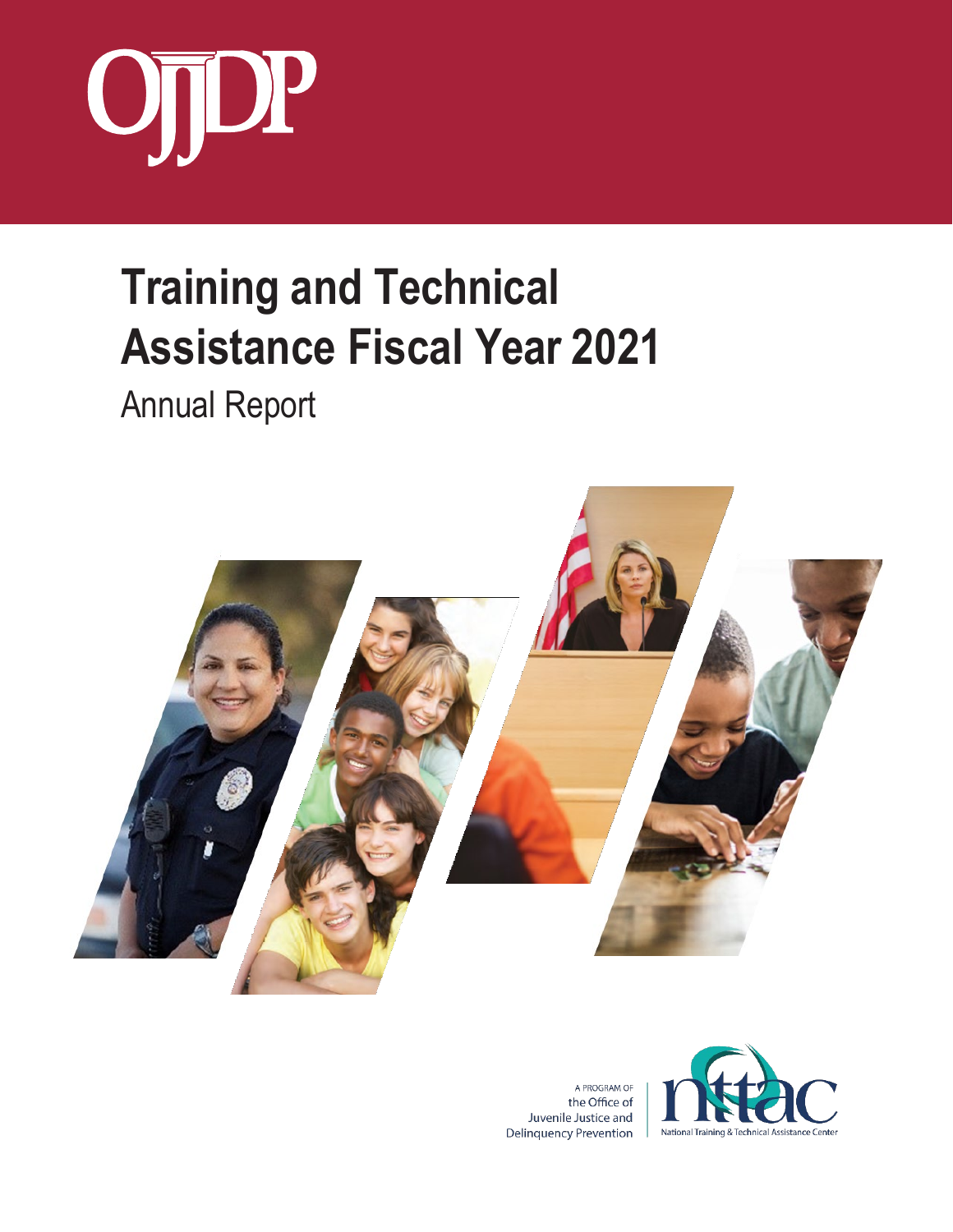# TABLE OF CONTENTS

| Collaboration in Action: OJJDP's TTA Network Supports the Juvenile Justice Field3 |  |
|-----------------------------------------------------------------------------------|--|
|                                                                                   |  |
|                                                                                   |  |
|                                                                                   |  |
|                                                                                   |  |
|                                                                                   |  |
| OJJDP's Delivery of Virtual TTA: Supporting and Building Capacity for the Field 5 |  |
|                                                                                   |  |
|                                                                                   |  |
|                                                                                   |  |
|                                                                                   |  |
|                                                                                   |  |
|                                                                                   |  |
|                                                                                   |  |
|                                                                                   |  |

This document was prepared under contract number GS-00F-010CA from the Office of Juvenile Justice and Delinquency Prevention (OJJDP), U.S. Department of Justice. Points of view or opinions expressed in this document are those of the authors and do not necessarily represent the official position or policies of OJJDP or the U.S. Department of Justice.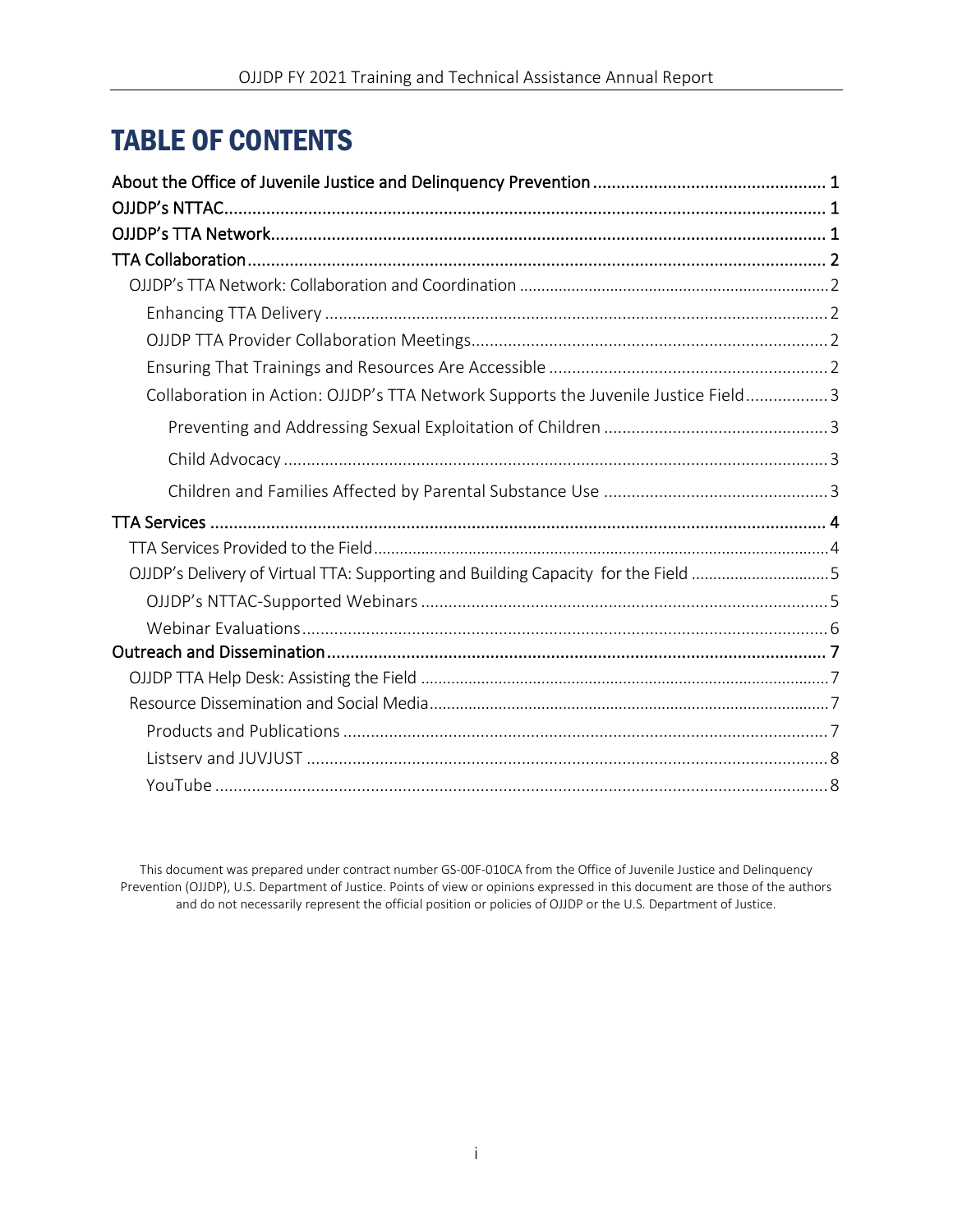## <span id="page-2-0"></span>About the Office of Juvenile Justice and Delinquency Prevention

The Office of Juvenile Justice and Delinquency Prevention (OJJDP) provides national leadership, coordination, and resources to prevent and respond to youth delinquency and victimization and helps states, localities, and Tribes develop effective and equitable juvenile justice systems that create safer communities and empower youth to lead productive lives. A strong training and technical assistance (TTA) process aids OJJDP's efforts to realize its mission and vision. TTA must be systemically coordinated, aligned with OJJDP priorities, responsive to the needs of the field, and delivered both efficiently and effectively.

This report highlights TTA efforts by the OJJDP TTA Provider Network and OJJDP's National Training and Technical Assistance Center (NTTAC) in FY 2021 (October 2020 through September 2021).

# <span id="page-2-1"></span>OJJDP's NTTAC

OJJDP's NTTAC acts as the facilitator of TTA services and resources on OJJDP's behalf. OJJDP's NTTAC directly supports the field by brokering TTA requests, managing the use of web-based platforms such as TTA360, providing marketing and outreach support to providers, and operating virtual learning and information-sharing platforms to support OJJDP and its TTA providers. OJJDP's NTTAC also operates OJJDP's TTA Help Desk, which provides professionals in the field easy access to TTA information.

## <span id="page-2-2"></span>OJJDP's TTA Network

OJJDP makes awards to organizations to provide TTA, resources, and services. These organizations make up the OJJDP TTA Network. In FY 2021, OJJDP's TTA Network comprised 33 provider organizations from across the nation. These organizations managed 50 grant-funded projects serving the child protection and juvenile justice fields. Services offered by TTA providers in the TTA Network include information dissemination, training, and customized TTA.

The OJJDP TTA Network's goals are to maximize and leverage resources through coordination; work collaboratively to address common challenges; use technology to efficiently

#### TTA Topical Areas: FY 2021

- Reducing violent crime
- Ensuring public safety • Promoting youth
- development
- Supporting prosecutors
- Combating gangs
- Reducing drug use
- Preventing child abuse, neglect, and victimization
- Supporting and protecting law enforcement

deliver and track TTA; promote standardization and consistency in quality; and communicate TTA needs to OJJDP.

Providers in the OJJDP TTA Network offer TTA support that falls into three categories that classify TTA activities based on the level of engagement and intensity: Universal TTA aimed at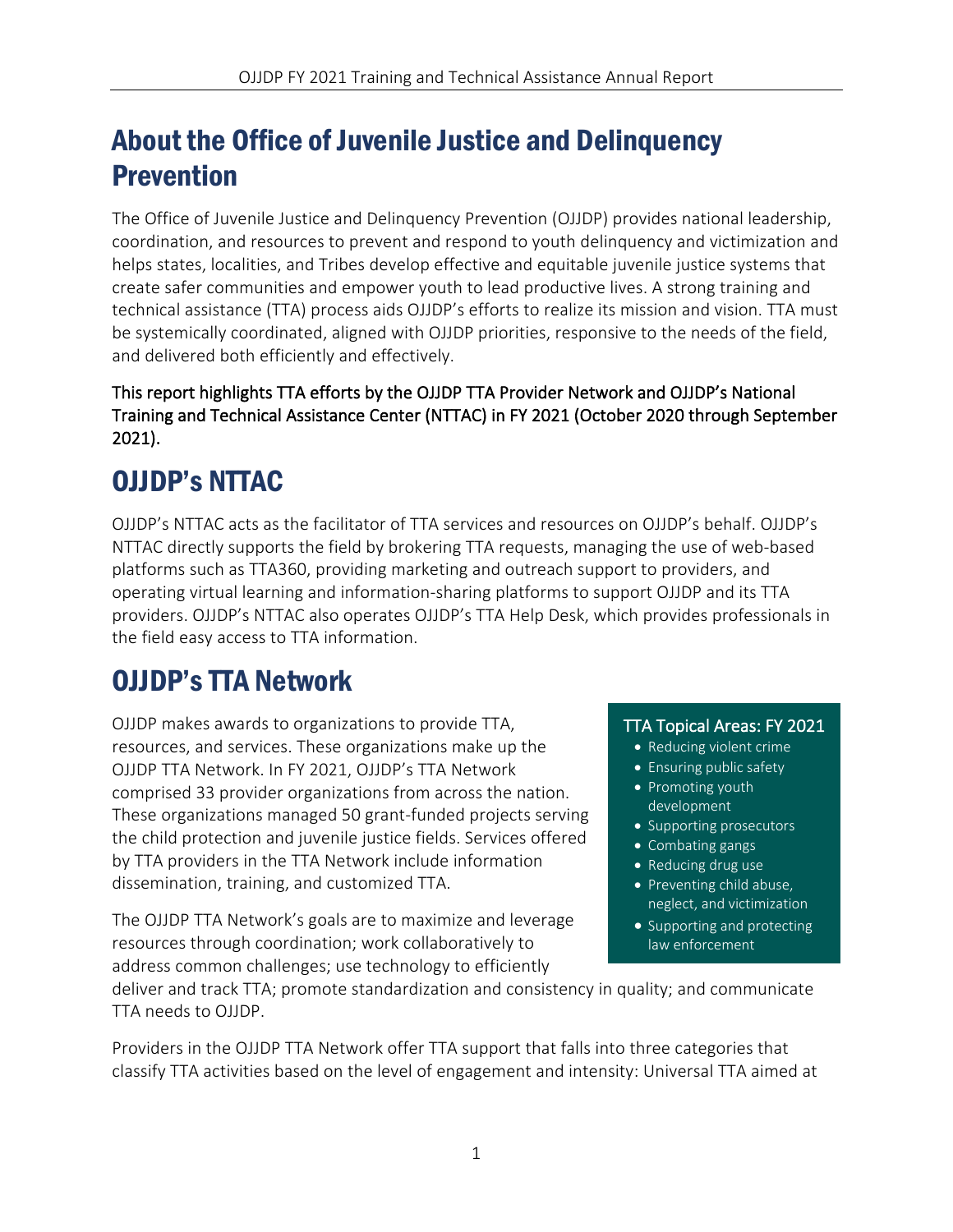the public, Targeted TTA delivered to a group of recipients with similar needs, and Tailored TTA designed and customized to address an organization's individualized needs.

# <span id="page-3-0"></span>TTA Collaboration

### <span id="page-3-1"></span>OJJDP's TTA Network: Collaboration and Coordination

#### <span id="page-3-2"></span>Enhancing TTA Delivery

OJJDP promotes collaboration across its TTA Network by providing regular opportunities for TTA Network members to share information with the support of OJJDP's NTTAC. Collaborative efforts allow time for providers to learn from one another, share evidence-based practices, and plan future work to improve services to the juvenile justice and child protection fields. In FY 2021, these efforts included TTA Provider Collaboration Meetings, maximizing product accessibility, and a variety of collaborative training activities.

#### <span id="page-3-3"></span>OJJDP TTA Provider Collaboration Meetings

OJJDP hosted one OJJDP TTA Provider Collaboration Meeting during FY 2021 on July 15.

During the meeting, members of the TTA Network learned about OJJDP's ongoing initiatives and met the new OJJDP NTTAC COR. OJJDP provided an update on training and outreach, including updates on the three listening sessions OJJDP held earlier in the summer with TTA providers, TTA recipients, and OJJDP's TTA Program Managers. OJJDP also shared the newly

#### Spotlighting Providers' Work

OJJDP TTA Provider Collaboration Meetings offer TTA providers an opportunity to share their successes. During the July 15 TTA Provider Collaboration Meeting, OJJDP's Tribal Youth Resource Center highlighted its recent accomplishments conducting virtual meetings and developing resources.

developed OJJDP's NTTAC Webinar Presentation Guide, which offers TTA providers a better understanding of the webinar services available to them through OJJDP's NTTAC.

The meeting concluded with a training from OJJDP's NTTAC that outlined how TTA providers can submit upcoming events, recently developed resources, and spotlights highlighting their work for possible publication and distribution.

#### <span id="page-3-4"></span>Ensuring That Trainings and Resources Are Accessible

OJJDP's NTTAC collaborates with TTA providers to create accessible products that comply with Section 508 of the Rehabilitation Act. This collaboration is crucial to OJJDP because it helps maximize the number of individuals who can access and learn from the resources OJJDP develops.

To further support the OJJDP TTA Network's efforts in this area, OJJDP's NTTAC added a fourth video to the 508 compliance web trainings available on OJJDP's YouTube channel on creating accessible PowerPoint templates. In FY 2021, OJJDP's NTTAC remediated 115 resources for 508 compliance.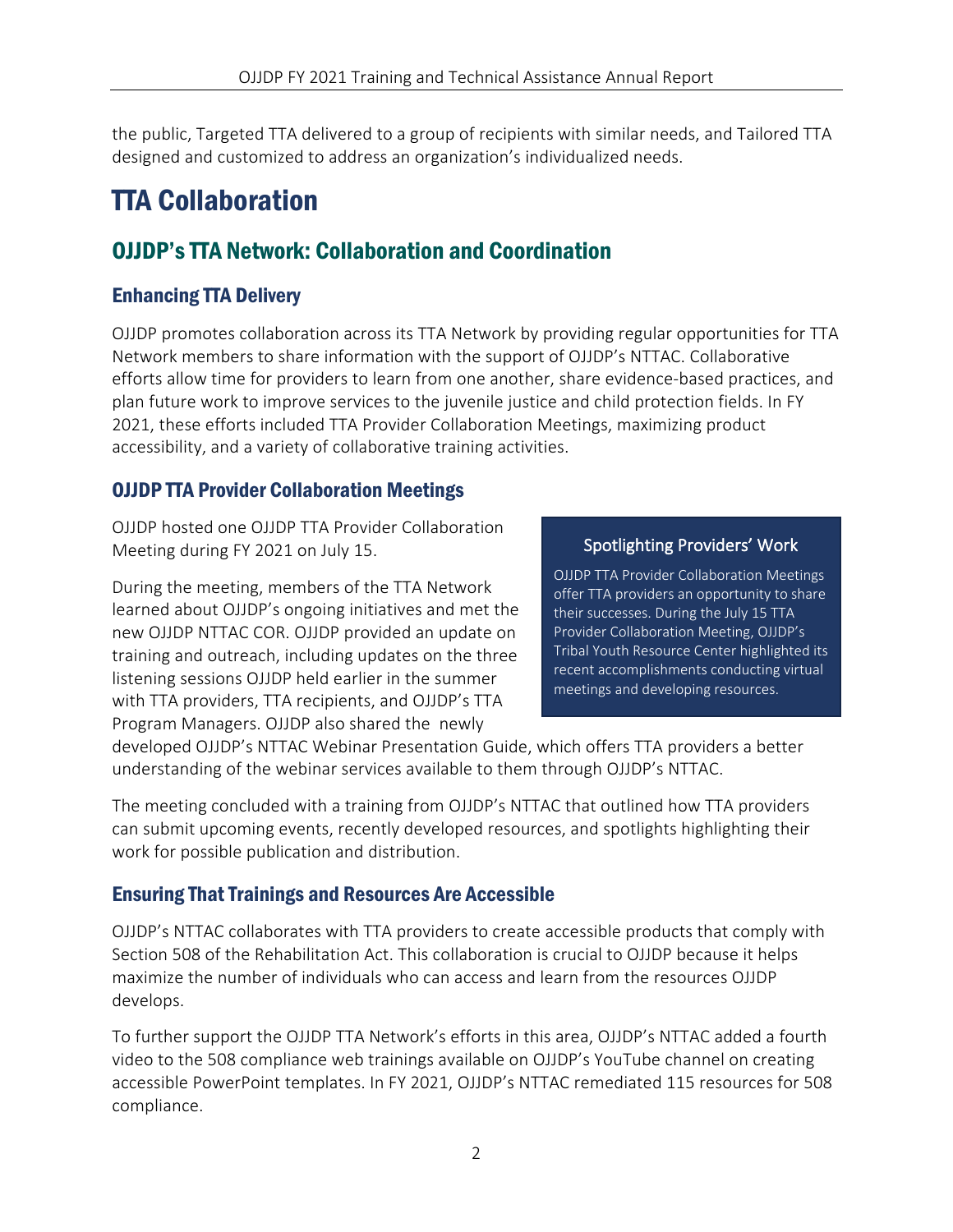#### <span id="page-4-0"></span>Collaboration in Action: OJJDP's TTA Network Supports the Juvenile Justice Field

Across the TTA Network, TTA providers collaborate to deliver specialized TTA to the juvenile justice and child victimization prevention fields. In FY 2021, TTA provider organizations reported 96 instances of interorganizational collaborative TTA. These collaborations occurred with other TTA providers from the TTA Network and with external partners working in the juvenile justice and child victimization prevention fields, and included workgroups, trainings, task forces, advisory boards, and providing subject matter expertise. Partnerships were tailored to audiences such as researchers, prosecutors, families, medical providers, law enforcement professionals, Tribal professionals, and military professionals. Areas of TTA included:

#### <span id="page-4-1"></span>*Preventing and Addressing Sexual Exploitation of Children*

Multiple TTA Network providers and external partners collaborated on training to support youth affected by sexual exploitation. For example, Youth Collaboratory partnered with MENTOR to deliver two workshops on child exploitation and authentic youth collaboration at the National Mentoring Summit. They also co-facilitated a webinar on child exploitation definitions and associated risk factors and a National Mentoring Resource Center (NMRC) webinar on mentoring youth impacted by sexual exploitation. As another example, the National White Collar Crime Center collaborated with Fox Valley Technical College to provide training to law enforcement professionals at the 2021 National Law Enforcement Training on Child Exploitation.

#### <span id="page-4-2"></span>*Supporting Children's Advocacy Centers and Preventing Child Victimization*

To support children's advocacy centers, TTA providers collaborated to develop and disseminate articles and briefs, host peer networking events, serve on workgroups, and provide training. For example, the Midwest Regional Children's Advocacy Center (MRCAC) collaborated with Regional Children's Advocacy Centers to write and disseminate a TTA brief on multidisciplinary team leadership titled "Beyond Care Review: The Value of the Role of Team Facilitators in the Multidisciplinary Team/Children's Advocacy Center Model." The Western Regional Children's Advocacy Center also collaborated with the Midwest and Northeast Regional Children's Advocacy Centers to facilitate community consult circles and peer networking events for children's advocacy center victim advocates and provided a 4-day victim advocate training. In addition, AMBER Alert TTA Center partnered with Supporting Heroes in Mental Health Foundational Training (SHIFT) for the AMBER Alert and AMBER Alert in Indian Country Virtual Symposium to present a plenary session on secondary trauma and traumatic stress. The symposium audience included law enforcement, AMBER Alert coordinators, and other criminal justice practitioners working to prevent child abductions and victimization.

#### <span id="page-4-3"></span>*Supporting Children and Families Affected by Parental Substance Use*

TTA providers collaborated on various TTA activities in support of children and families affected by parental substance use. For example, the Institute for Intergovernmental Research (IIR) and Tribal Law Policy Institute (TLPI) consulted with the IIR Opioid Affected Youth Initiative (OAYI) TA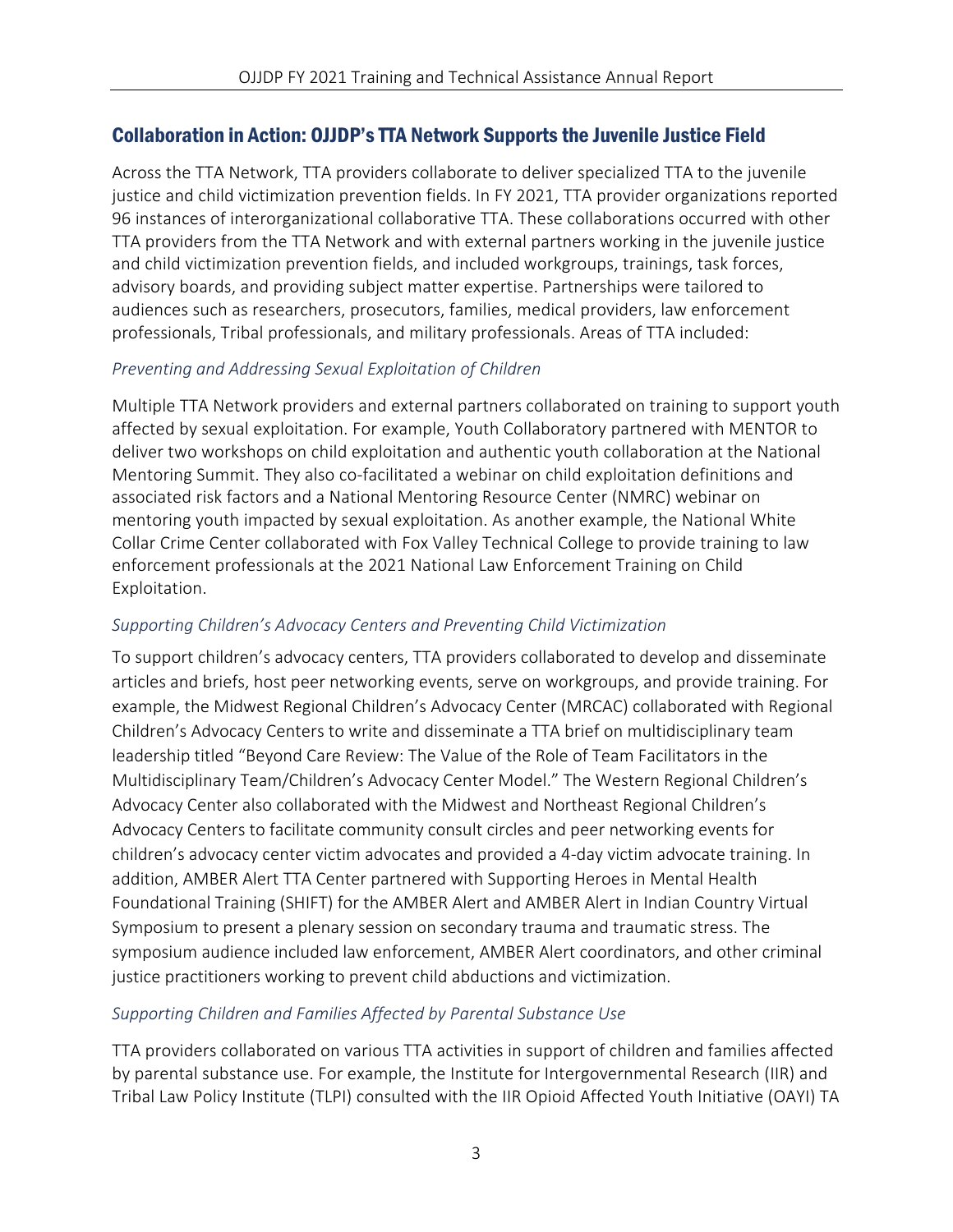team on strategies to interact and engage with Tribal communities on a range of topics. Children and Family Futures also collaborated with TLPI to support its TTA efforts in Tribal Healing to Wellness Courts that focus on children and families affected by parental substance use. As another example, the IIR OAYI TA team provided NMRC resources and information as part of a webinar on mentoring youth impacted by substance use and the opioid crisis.

# <span id="page-5-0"></span>TTA Services

### <span id="page-5-1"></span>TTA Services Provided to the Field

In FY 2021, requesters submitted 1,783 requests via the TTA360 system and the OJJDP TTA Network provided support in all 50 states, the District of Columbia, and the U.S. Virgin Islands. The highest numbers of TTA requests came from individuals in the District of Columbia (330 requests), Virginia (212 requests), Nevada (101 requests), Colorado (77 requests), and California (67 requests). Note: 63 of the 330 requests from the District of Columbia were from OJJDP. See Figure 1.





The OJJDP TTA Network supports a variety of TTA request types and topics. In FY 2021, 1,018 TTA requests were for training support; 519 TTA requests were for information, dissemination, and referral support; and 390 TTA requests were for assessment and evaluation support. Nearly 32 percent of the TTA requests the OJJDP TTA Network received pertained to mentoring, 27 percent to child safety, and 11 percent to delinquency prevention. The primary organization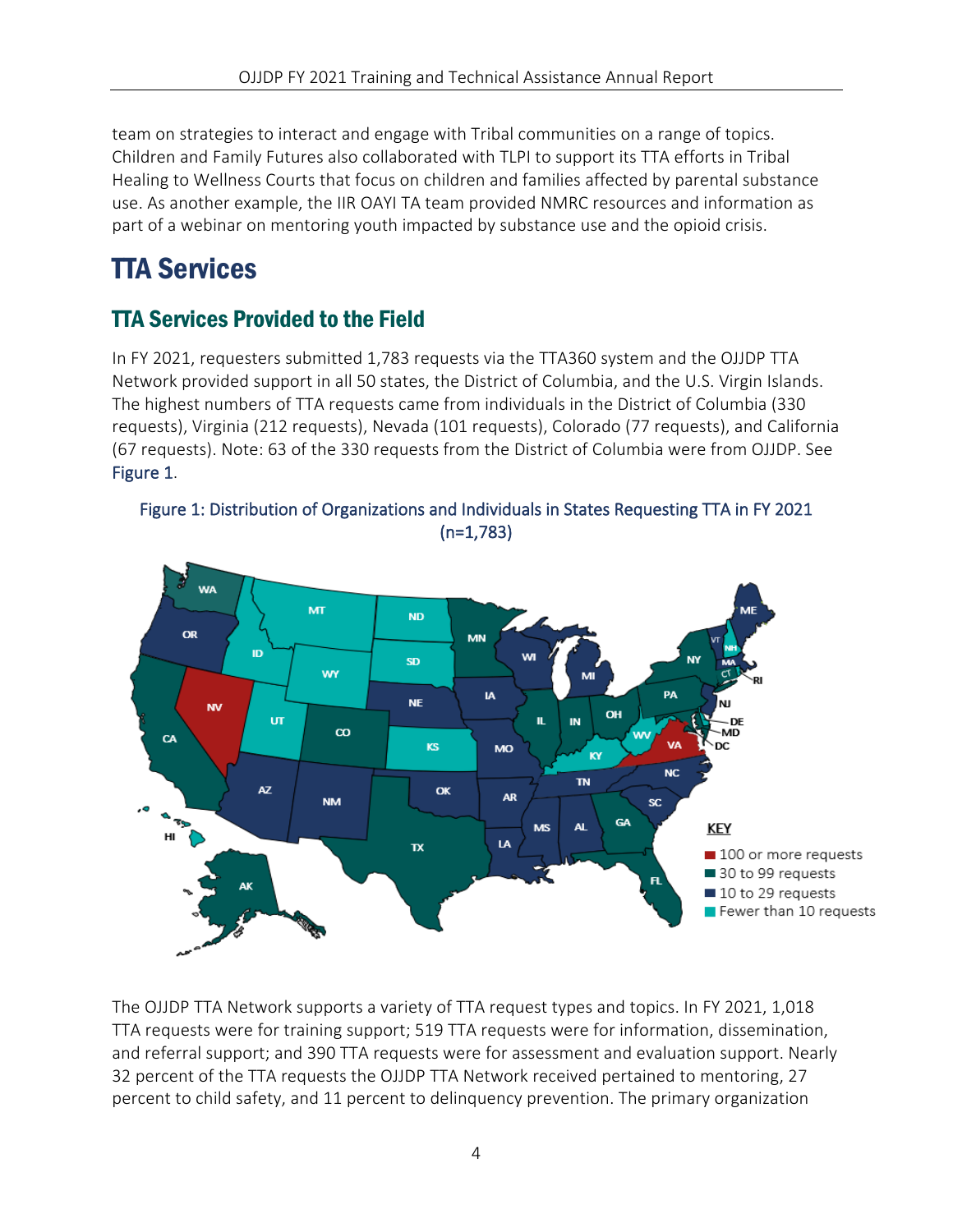types that requested the OJJDP TTA Network's support through TTA360 were law enforcement (19 percent), community-based organizations (11 percent), youth services organizations (11 percent), education organizations (7 percent), and child and family services organizations (6 percent).

See Figure 2 for a summary of TTA request types, TTA request topics, and types of organizations that requested TTA. Note: In some instances, a requester sought assistance on more than one TTA topic or type. As a result, the reported numbers (indicated by "n" below) are greater than 1,783.



Figure 2: Summary of TTA Requests for OJJDP TTA Provider Network Support, FY 2021

### <span id="page-6-0"></span>OJJDP's Delivery of VirtualTTA: Supporting and Building Capacity for the Field

OJJDP's virtual TTA allows a large number of professionals to access continuous learning opportunities in a flexible and cost-effective manner. Practitioners and stakeholders have opportunities to learn about current best practices and build capacity. Webinars and online trainings are a major component of virtual TTA delivery. In FY 2021, the OJJDP TTA Network delivered 919 webinars and online trainings that reached 37,018 professionals. OJJDP's NTTAC supported 60 of those webinars in collaboration with TTA providers, serving 11,090 of the 37,018 participants in FY 2021.

### <span id="page-6-1"></span>OJJDP's NTTAC-Supported Webinars

In FY 2021, the most highly attended OJJDP TTA provider webinars included those that addressed the importance of working with school resource officers, empowering youth to grow out of offending, legal life skills for youth, navigating the risks of reoffending and treatment for juvenile sex offenders, and the legalization of marijuana and its adverse impact on youth. In FY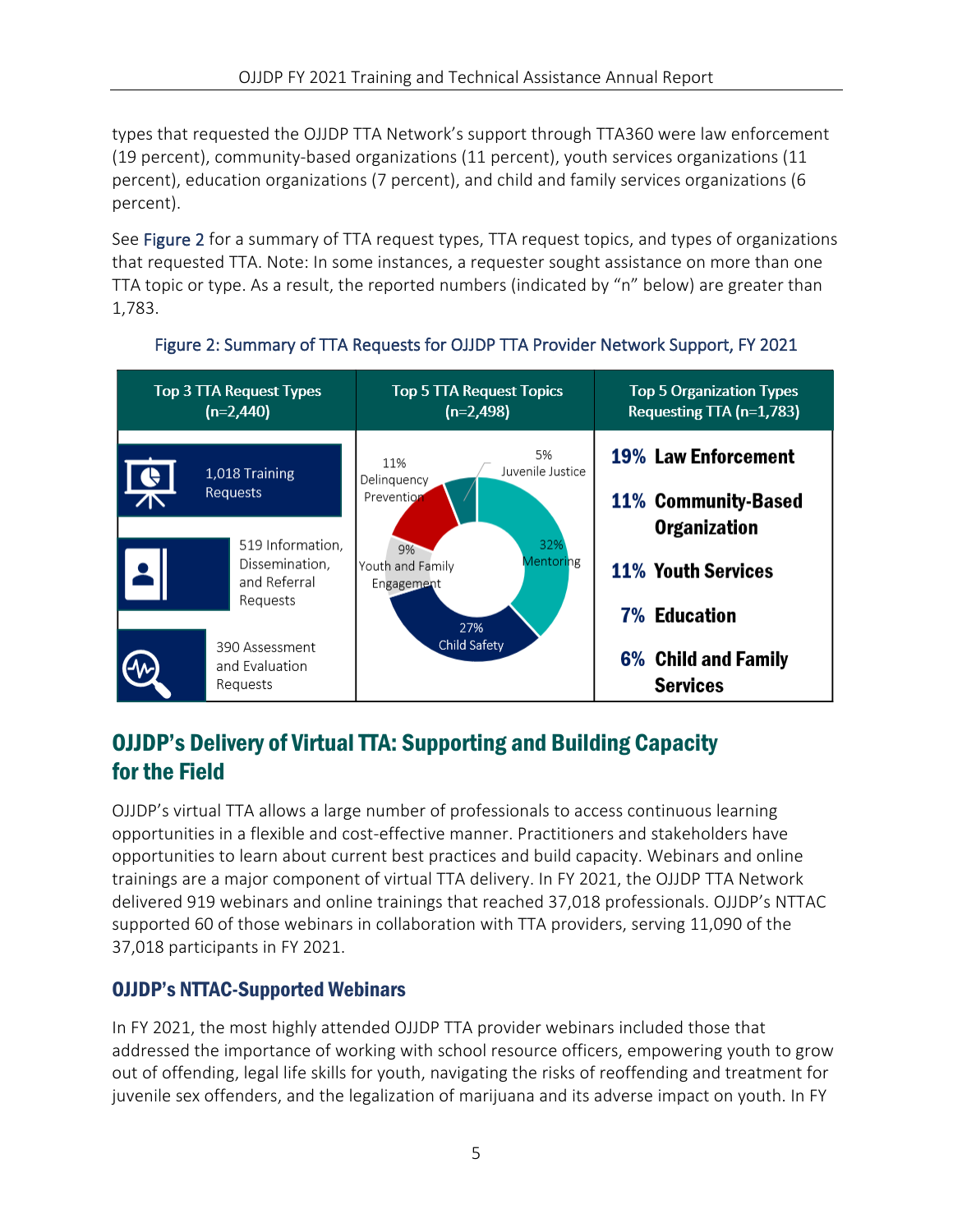2021, OJJDP's NTTAC also supported OJJDP on a highly attended webinar on expunging juvenile records.

#### <span id="page-7-0"></span>Webinar Evaluations

OJJDP's NTTAC collects feedback about webinars through poll questions asked at the beginning, during, and end of each webinar. Figure 3 summarizes FY 2021 webinar evaluation results.



#### Figure 3: Webinar Evaluation Results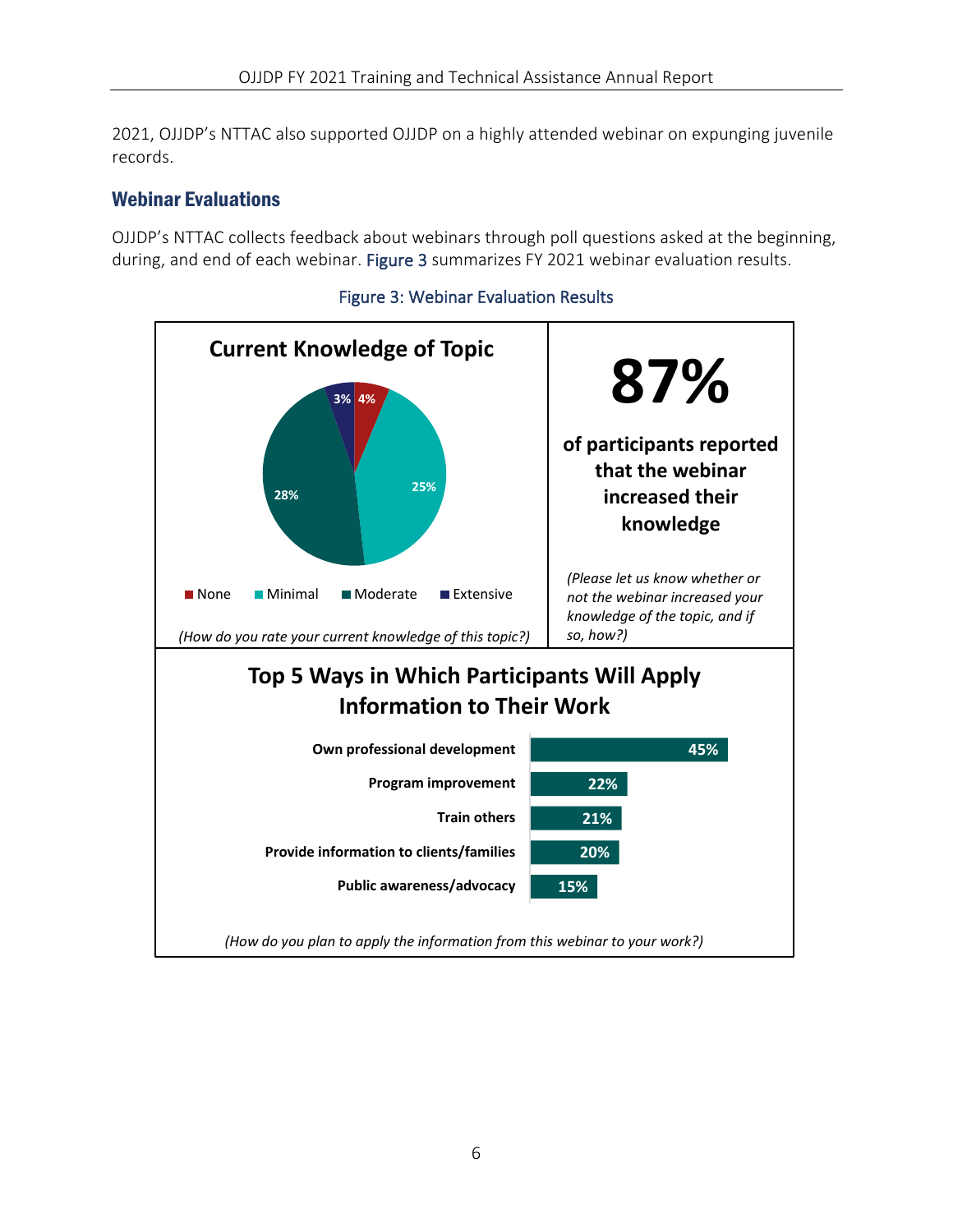# <span id="page-8-0"></span>Outreach and Dissemination

### <span id="page-8-1"></span>OJJDP TTA Help Desk: Assisting the Field

The OJJDP TTA Help Desk develops and disseminates resources and connects requesters with subject matter experts that provide TTA.

In FY 2021, OJJDP's TTA Help Desk responded to 897 total inquiries on the following topics: provision of TTA resources or services (757 inquiries, 84%), assistance with TTA360 (76 inquiries, 8%), listserv subscriptions (9 inquiries, 1%), webinar technical support (6 inquiries, 1%), the OJJDP website (1 inquiry), the consultant community (1 inquiry), and 47 inquiries (5%) on other topics.

Of the 757 inquiries related to the provision of resources or services, the majority (53 percent) were on the topic of supporting prosecutors, followed by youth development (16 percent), and supporting and protecting law enforcement (12 percent).

The OJJDP TTA Help Desk received requests from individuals in every state during FY 2021. More than 30 individuals in each of the following states sought assistance from the OJJDP TTA Help Desk: Florida, Texas, Virginia, California, and New York.

### <span id="page-8-2"></span>Resource Dissemination and Social Media

#### <span id="page-8-3"></span>Products and Publications

In FY 2021, the OJJDP TTA Network developed 560 resources and products to support the field, as detailed in Figure 4.